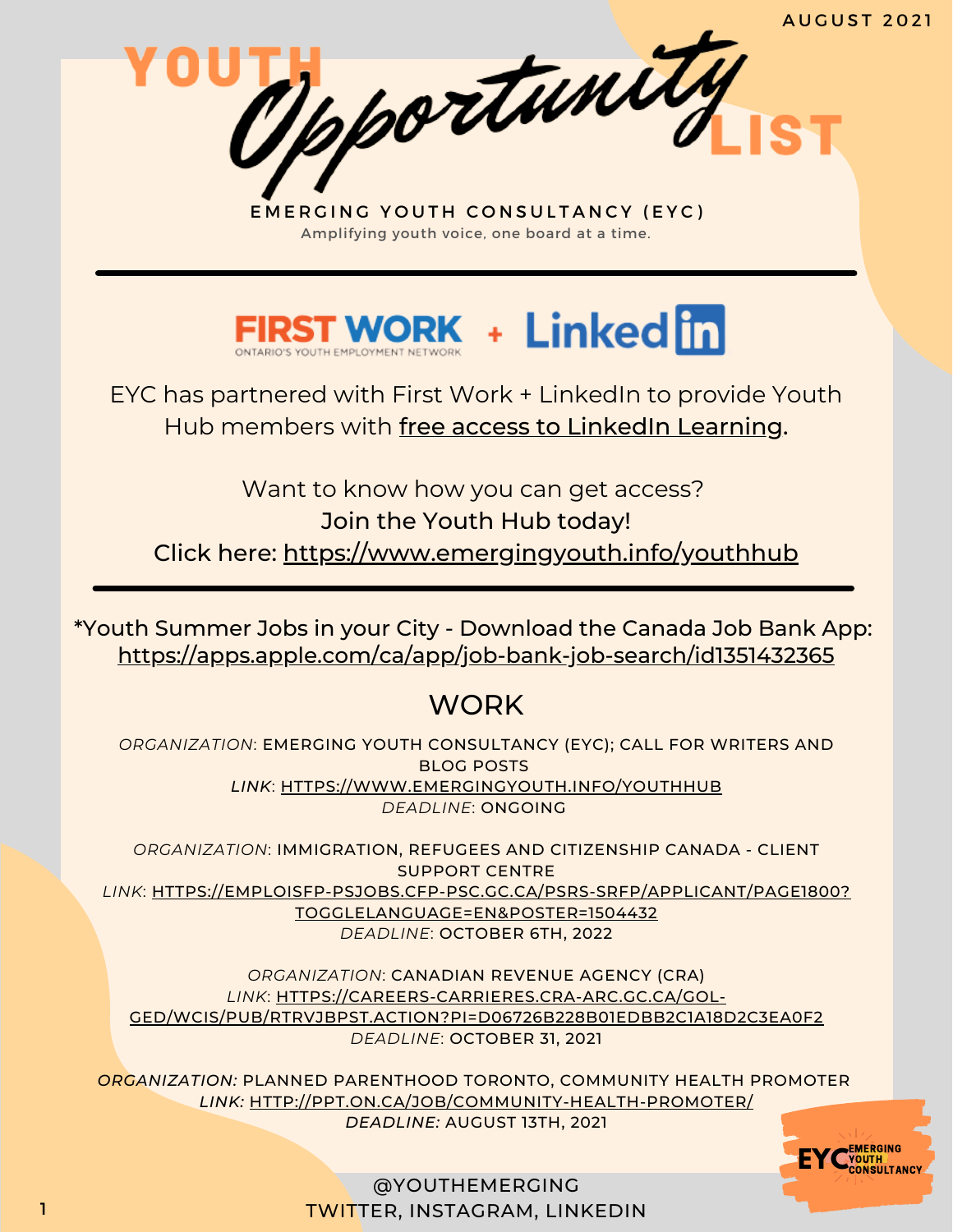Dpportunity EMERGING YOUTH CONSULTANCY (EYC) Amplifying youth voice, one board at a time. *ORGANIZATION:* FUTURE ENGAGEMENT (4 INTERNSHIP POSITIONS) *[LINK:](https://angel.co/company/future-of-engagement/jobs)* [HTTPS://ANGEL.CO/COMPANY/FUTURE-OF-ENGAGEMENT/JOBS](https://angel.co/company/future-of-engagement/jobs) *ORGANIZATION*: UBER, ACCOUNT REPRESENTATIVE *[LINK](https://www.bruyere.org/en/hr?job=11643)*[:](https://www.bruyere.org/en/hr?job=11643) [HTTPS://WWW.UBER.COM/GLOBAL/EN/CAREERS/LIST/102521/](https://www.uber.com/global/en/careers/list/102521/) *ORGANIZATION*: CITY OF TORONTO *[LINK](https://jobs.toronto.ca/recreation/go/All-Recreation-Opportunities/2575617/)*[:](https://jobs.toronto.ca/recreation/go/All-Recreation-Opportunities/2575617/) [HTTPS://JOBS.TORONTO.CA/RECREATION/GO/ALL-RECREATION-](https://jobs.toronto.ca/recreation/go/All-Recreation-Opportunities/2575617/)OPPORTUNITIES/2575617/ *DEADLINE*: VARIOUS *ORGANIZATION:* KIDS HELP PHONE, INTERN, EMPLOYEE WELL-BEING AND VOLUNTEER ENGAGEMENT *[LINK:](https://ottawa-worldskills.org/job/internship/)* [HTTPS://WORKFORCENOW.ADP.COM/MASCSR/DEFAULT/MDF/RECRUITMENT/RECRUIT](https://ottawa-worldskills.org/job/internship/) MENT.HTML?CID=47B3570C-71AD-4487-BC6C-890B4531ACAC&LANG=EN\_CA *DEADLINE:* AUGUST 8TH, 2021 *ORGANIZATION:* TORONTO ENVIRONMENTAL ALLIANCE, COMMUNICATIONS ASSISTANT *LINK:* [HTTPS://WWW.TORONTOENVIRONMENT.ORG/JOB\\_POSTING\\_COMMUNICATIONS\\_ASSIS](https://www.torontoenvironment.org/job_posting_communications_assistant_2021) TANT\_2021 *DEADLINE*: AUGUST 6TH, 2021 @ 9 AM *ORGANIZATION*: VENTURE CANADA; FALL APPLICATIONS (REFER TO LINK FOR MORE DETAIL) *[LINK](https://here.ventureforcanada.ca/en/fp-2022-waitlist)*[:](https://here.ventureforcanada.ca/en/fp-2022-waitlist) [HTTPS://HERE.VENTUREFORCANADA.CA/EN/FP-2022-WAITLIST](https://here.ventureforcanada.ca/en/fp-2022-waitlist) *DEADLINE*: ONGOING

*ORGANIZATION:* NORTH YORK COMMUNITY HOUSE, ACTIVE CITIZENSHIP COORDINATOR *[LINK:](https://www.linkedin.com/jobs/view/2646076665/)* [HTTPS://NYCH.BAMBOOHR.COM/JOBS/VIEW.PHP?ID=58](https://nych.bamboohr.com/jobs/view.php?id=58) *DEADLINE:* AUGUST 1ST, 2021

*ORGANIZATION*: NETFLIX, ADMIN ASSISTANT, PUBLIC POLICY AND COMMUNICATIONS *[LINK](https://here.ventureforcanada.ca/en/fp-2022-waitlist)*[:](https://here.ventureforcanada.ca/en/fp-2022-waitlist) [HTTPS://JOBS.NETFLIX.COM/JOBS/86828011](https://jobs.netflix.com/jobs/86828011)

*ORGANIZATION*: LAKERIDGE HEALTH, EPIC SUPPORT STAFF (250 POSITIONS!!) *LINK*: [HTTPS://CAREERS.LAKERIDGEHEALTH.ON.CA/ERECRUIT/VACANCYDETAIL.ASPX?](https://careers.lakeridgehealth.on.ca/eRecruit/VacancyDetail.aspx?VacancyUID=000000033155) VACANCYUID=000000033155 *DEADLINE*: ONGOING

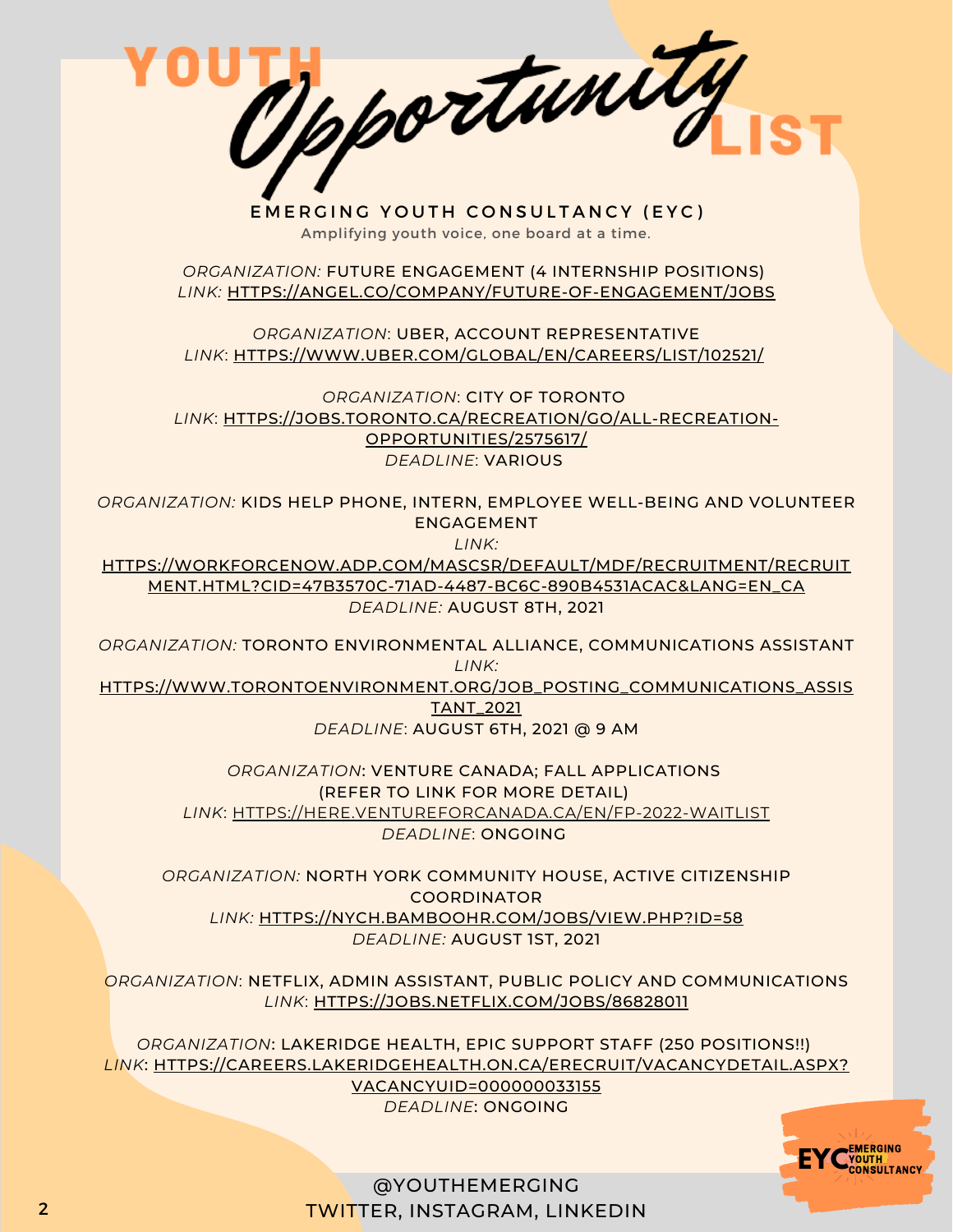Opportunity

EMERGING YOUTH CONSULTANCY (EYC) Amplifying youth voice, one board at a time.

*ORGANIZATION*: NEWCOMER WOMEN'S SERVICES TORONTO, ADMIN ASSISTANT *[LINK](https://ccgsd-ccdgs.org/careers/)*[:](https://ccgsd-ccdgs.org/careers/) [HTTPS://WWW.NEWCOMERWOMEN.ORG/JOB-OPENINGS/NEW-PROJECT-](https://www.newcomerwomen.org/job-openings/new-project-coordinator-july-2021)COORDINATOR-JULY-2021 *DEADLINE*: IMMEDIATE

*ORGANIZATION*: BAYCREST HEALTH SCIENCES, PROJECT ASSISTANT *[LINK:](https://ccgsd-ccdgs.org/careers/)* HTTPS://BAYCREST-HOSPITAL-OPENHIRE.SILKROAD.COM/EPOSTINGS/INDEX.CFM? [FUSEACTION=APP.DSPJOB&JOBID=2790&COMPANY\\_ID=30045&VERSION=1&JOBBOARD](https://baycrest-hospital-openhire.silkroad.com/epostings/index.cfm?fuseaction=app.dspjob&jobid=2790&company_id=30045&version=1&jobBoardId=10009) ID=10009 *DEADLINE:* IMMEDIATE

*ORGANIZATION*: BRAIN STATION, BUSINESS DEVELOPMENT REPRESENTATIVE *[LINK:](https://ccgsd-ccdgs.org/careers/)* [HTTPS://BOARDS.GREENHOUSE.IO/BRAINSTATION/JOBS/4446054003?](https://boards.greenhouse.io/brainstation/jobs/4446054003?gh_src=c1c990643us) GH\_SRC=C1C990643US

*ORGANIZATION:* SUN LIFE, BUSINESS DEVELOPMENT REPRESENTATIVE *[LINK:](https://ccgsd-ccdgs.org/careers/)* HTTPS://SUNLIFE.WD3.MYWORKDAYJOBS.COM/EN-[US/EXPERIENCED/JOB/TORONTO-ONTARIO/BUSINESS-DEVELOPMENT-](https://sunlife.wd3.myworkdayjobs.com/en-US/Experienced/job/Toronto-Ontario/Business-Development-Representative_JR00045631-1?source=LINKEDIN_GLOBAL)REPRESENTATIVE\_JR00045631-1?SOURCE=LINKEDIN\_GLOBA[L](https://sunlife.wd3.myworkdayjobs.com/en-US/Experienced/job/Toronto-Ontario/Business-Development-Representative_JR00045631-1?source=LINKEDIN_GLOBAL) *DEADLINE:* AUGUST 8TH, 2021

*ORGANIZATION:* UNITED WAY GREATER TORONTO, CAMPAIGN HELP LINE AND ONLINE SUPPORT *[LINK:](https://ccgsd-ccdgs.org/careers/)* HTTPS://WWW.LINKEDIN.COM/JOBS/VIEW/2662536628/? [EBP=NOTAVAILABLEFROMMIDTIER&REFID=VIW0AUC1K%2FHJTH%2FPVKLD9Q%3D%3D](https://www.linkedin.com/jobs/view/2662536628/?eBP=NotAvailableFromMidTier&refId=ViW0Auc1k%2FHJTh%2FPvKLD9Q%3D%3D&trackingId=LeM%2FvY8eYBXAOrLFxG5%2Fgg%3D%3D&trk=flagship3_jobs_discovery_jymbii) &TRACKINGID=LEM%2FVY8EYBXAORLFXG5%2FGG%3D%3D&TRK=FLAGSHIP3\_JOBS\_DIS COVERY\_JYMBII *DEADLINE:* AUGUST 6TH, 2021

*ORGANIZATION:* RYERSON UNIVERSITY, PROGRAM ASSISTANT

*[LINK:](https://ccgsd-ccdgs.org/careers/)*

[HTTPS://CAREERS.RYERSON.CA/PSC/HRCGPRD/EMPLOYEE/HRMS/C/HRS\\_HRAM\\_FL.HRS](https://careers.ryerson.ca/psc/hrcgprd/EMPLOYEE/HRMS/c/HRS_HRAM_FL.HRS_CG_SEARCH_FL.GBL?Page=HRS_APP_JBPST_FL&Action=U&FOCUS=Applicant&SiteId=1&JobOpeningId=360012&PostingSeq=1)

\_CG\_SEARCH\_FL.GBL?

PAGE=HRS\_APP\_JBPST\_FL&ACTION=U&FOCUS=APPLICANT&SITEID=1&JOBOPENINGID= 360012&POSTINGSEQ=1 *DEADLINE:* AUGUST 10TH, 2021

*ORGANIZATION:* OPPORTUNITY FOR ALL YOUTH AND YMCA OF GREATER VANCOUVER, INTERVIEWME (BC) *[LINK:](https://ccgsd-ccdgs.org/careers/)* [HTTPS://MARSDD.FORMSTACK.COM/FORMS/INTERVIEWME\\_BC](https://marsdd.formstack.com/forms/interviewme_bc)

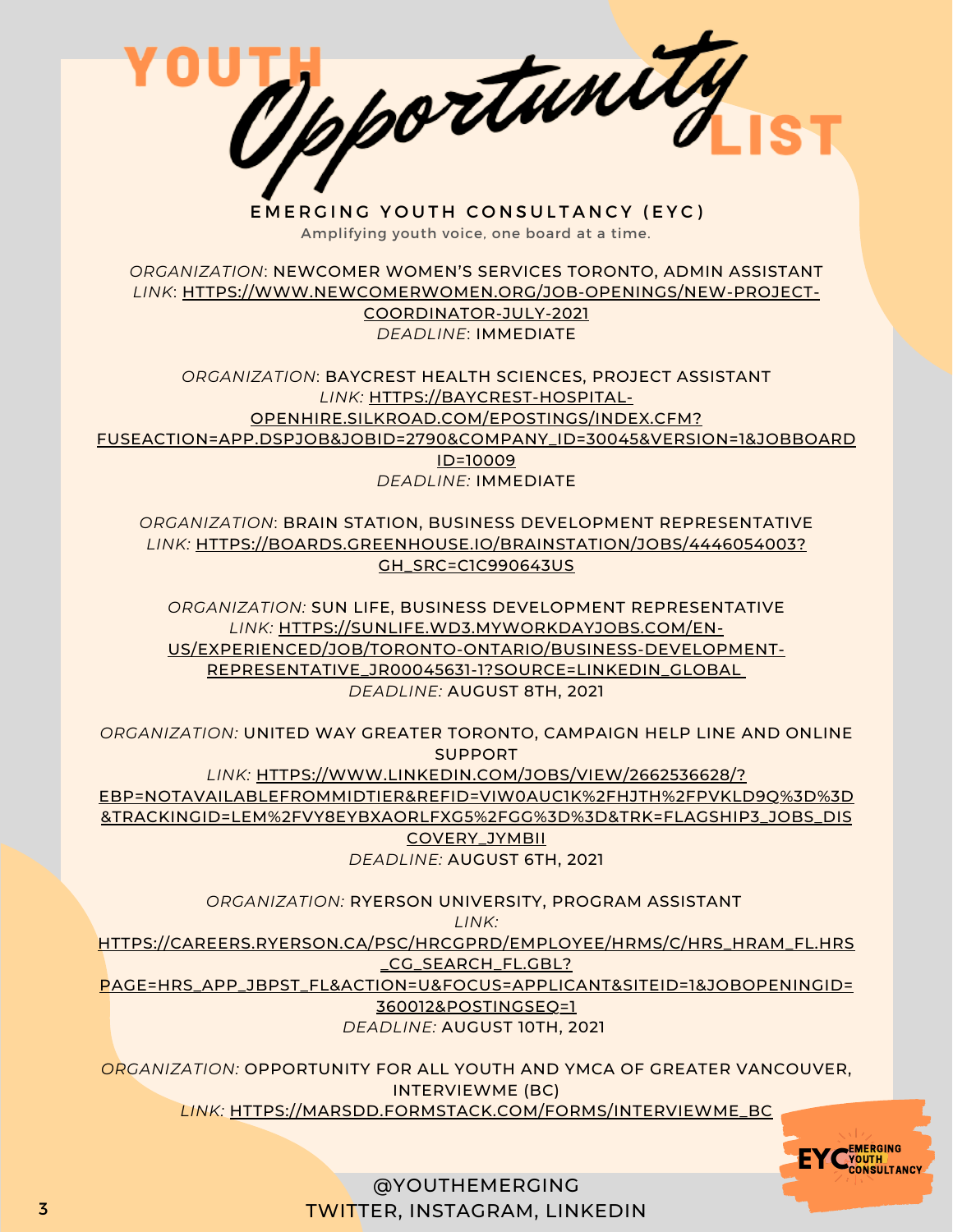Opportunity

EMERGING YOUTH CONSULTANCY (EYC) Amplifying youth voice, one board at a time.

*ORGANIZATION*: EMPOWER INTERNATIONAL STUDENTS, DIGITAL PRODUCT MANAGER INTERN *LINK*: [HTTPS://WWW.LINKEDIN.COM/JOBS/VIEW/2650026978/](https://www.linkedin.com/jobs/view/2650026978/)

*ORGANIZATION*: ONOVA, CONSULTING INTERNSHIP PROGRAM *LINK: [HTTPS://WWW.ONOVA.IO/INNOVATION-CONSULTING-INTERNSHIP](https://www.onova.io/innovation-consulting-internship) DEADLINE:* ONGOING

*ORGANIZATION:* ONOVA, INOKI BATHHOUSE EMPLOYEE #1 *LINK:* [HTTPS://WWW.ONOVA.IO/ONOVA-INOKI-BATHHOUSE](https://www.onova.io/onova-inoki-bathhouse) *DEADLINE:* ONGOING

*ORGANIZATION:* TORONTO COMMUNITY HOUSING, FALL STUDENT INTERNSHIPS *LINK: [HTTPS://WWW.TORONTOHOUSING.CA/INTERNSHIPS](https://www.torontohousing.ca/internships) DEADLINE:* AUGUST 3RD, 2021

*ORGANIZATION:* VENTURE FOR CANADA, INTRAPRENEURSHIP PROGRAM *LINK:* [HTTPS://VENTUREFORCANADA.CA/PROGRAMS/INTRAPRENEURSHIP](https://ventureforcanada.ca/programs/intrapreneurship)

*ORGANIZATION:* FEDERAL STUDENT WORK EXPERIENCE PROGRAM *LINK:* HTTPS://WWW.CANADA.CA/EN/PUBLIC-SERVICE-[COMMISSION/JOBS/SERVICES/RECRUITMENT/STUDENTS/FEDERAL-STUDENT-WORK-](https://www.canada.ca/en/public-service-commission/jobs/services/recruitment/students/federal-student-work-program.html)PROGRAM.HTML *DEADLINE:* ONGOING

*ORGANIZATION:* NUMERIS, CALL CENTER AGENT (WORK FROM HOME) *LINK:* [HTTPS://NUMERIS.CSOD.COM/UX/ATS/CAREERSITE/6/HOME/REQUISITION/406?](https://numeris.csod.com/ux/ats/careersite/6/home/requisition/406?c=numeris) C=NUMERIS *DEADLINE:* ONGOING

*ORGANIZATION:* SCOTIABANK, FIRST NATIONS, INUIT, AND METIS CANDIDATES - CUSTOMER EXPERIENCE ASSOCIATE (ONTARIO) *LINK:* HTTPS://JOBS.SCOTIABANK.COM/JOB/ACTON-FIRST-NATIONS%2C-INUIT-AND-METIS-CANDIDATES-CUSTOMER-EXPERIENCE-ASSOCIATE%28ONTARIO-REGION%29- ON/547494317/? [FEEDID=214117&UTM\\_SOURCE=LINKEDINJOBPOSTINGS&UTM\\_CAMPAIGN=SCOTIABANK](https://jobs.scotiabank.com/job/Acton-First-Nations%2C-Inuit-and-Metis-Candidates-Customer-Experience-Associate%28Ontario-Region%29-ON/547494317/?feedId=214117&utm_source=LinkedInJobPostings&utm_campaign=ScotiaBank_Linkedin) \_LINKEDIN

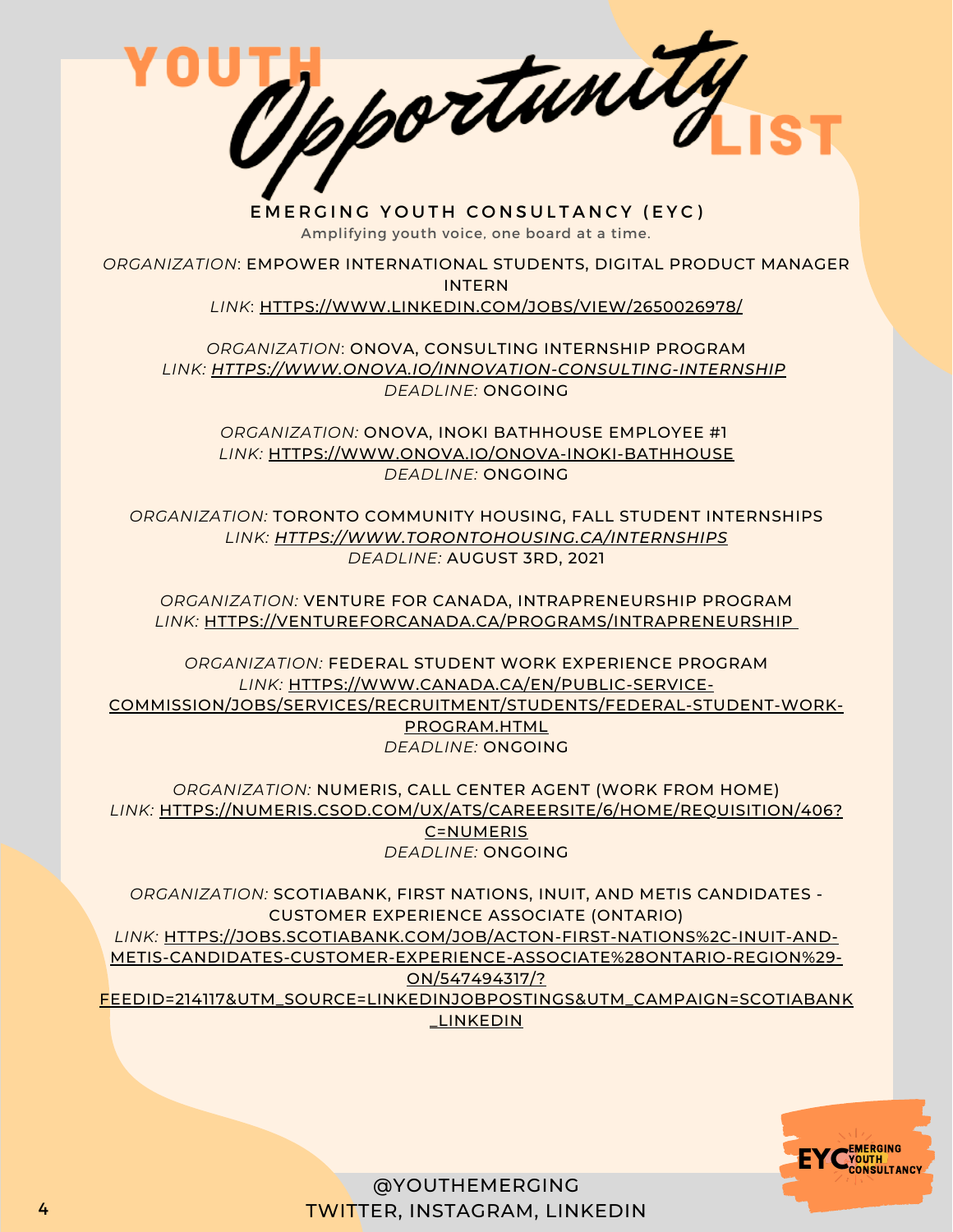Opportunity EMERGING YOUTH CONSULTANCY (EYC) Amplifying youth voice, one board at a time. *ORGANIZATION*: SCOTIABANK, STUDENT/NEW GRAD OPPORTUNITIES *LINK:* [HTTPS://JOBS.SCOTIABANK.COM/GO/STUDENT-&-NEW-GRAD-JOBS/2298417/?](https://jobs.scotiabank.com/go/Student-&-New-Grad-Jobs/2298417/?utm_campaign=JB_Sept20_Campus_CareerSite_CTA_EN) UTM\_CAMPAIGN=JB\_SEPT20\_CAMPUS\_CAREERSITE\_CTA\_EN *DEADLINE:* ONGOING *ORGANIZATION:* YORK UNIVERSITY, PROJECT ASSISTANT *LINK:* [HTTPS://JOBS-CA.TECHNOMEDIA.COM/YORKUNIVERSITY/?OFFERID=3662](https://jobs-ca.technomedia.com/yorkuniversity/?offerid=3662) *ORGANIZATION:* CCYP, COMPENSATED OPPORTUNITIES FOR YOUTH NETWORK COORDINATORS (2 POSITIONS) *LINK:* HTTPS://CCYP-[CCPJ.WILDAPRICOT.ORG/RESOURCES/WEBSITE/WORK%20WITH%20US/COYN%20COOR](https://ccyp-ccpj.wildapricot.org/resources/Website/Work%20With%20Us/COYN%20Coordinator%20Job%20Description.pdf) DINATOR%20JOB%20DESCRIPTION.PD[F](https://ccyp-ccpj.wildapricot.org/resources/Website/Work%20With%20Us/COYN%20Coordinator%20Job%20Description.pdf) *DEADLINE:* AUGUST 6TH, 2021 @ 11:30 PM EST

> *ORGANIZATION:* PUBLIC HEALTH ONTARIO, ADMIN ASSISTANT *LINK:*

[HTTPS://WWW.APPLICANTPRO.COM/OPENINGS/PUBLICHEALTHONTARIO/JOBS/1886113/](https://www.applicantpro.com/openings/publichealthontario/jobs/1886113/ON-Ontario/Thunder-Bay/Administrative-Assistant-Thunder-Bay-21) ON-ONTARIO/THUNDER-BAY/ADMINISTRATIVE-ASSISTANT-THUNDER-BAY-21 *DEADLINE:* AUGUST 2ND, 2021

> *ORGANIZATION:* EMERGING YOUTH CONSULTANCY; YOUTH HUB *LINK:* [HTTPS://WWW.EMERGINGYOUTH.INFO/YOUTHHUB](https://www.emergingyouth.info/youthhub) *DEADLINE:* ONGOING

## VOLUNTEER

\*CHECK OUT [HTTPS://WWW.SPARKONTARIO.CA/?PAGE=1](https://www.sparkontario.ca/?page=1) TO EXPLORE OPPORTUNITIES ACROSS ONTARIO\*

*ORGANIZATION*: ON CANADA PROJECT *LINK*: [HTTPS://DOCS.GOOGLE.COM/FORMS/D/E/1FAIPQLSCIMF1ROT1F\\_MGS2WX822QU0ZDYCF](https://docs.google.com/forms/d/e/1FAIpQLSciMF1ROT1f_mGS2Wx822QU0zDYcf3zka0UC9rIAM9z03W8Pw/viewform) 3ZKA0UC9RIAM9Z03W8PW/VIEWFORM *DEADLINE*: ONGOING

*ORGANIZATION*: CANDIAN CENTRE FOR GENDER + SEXUAL DIVERSITY *LINK*: [HTTPS://CCGSD-CCDGS.ORG/VOLUNTEER/](https://ccgsd-ccdgs.org/volunteer/) *DEADLINE*: ONGOING

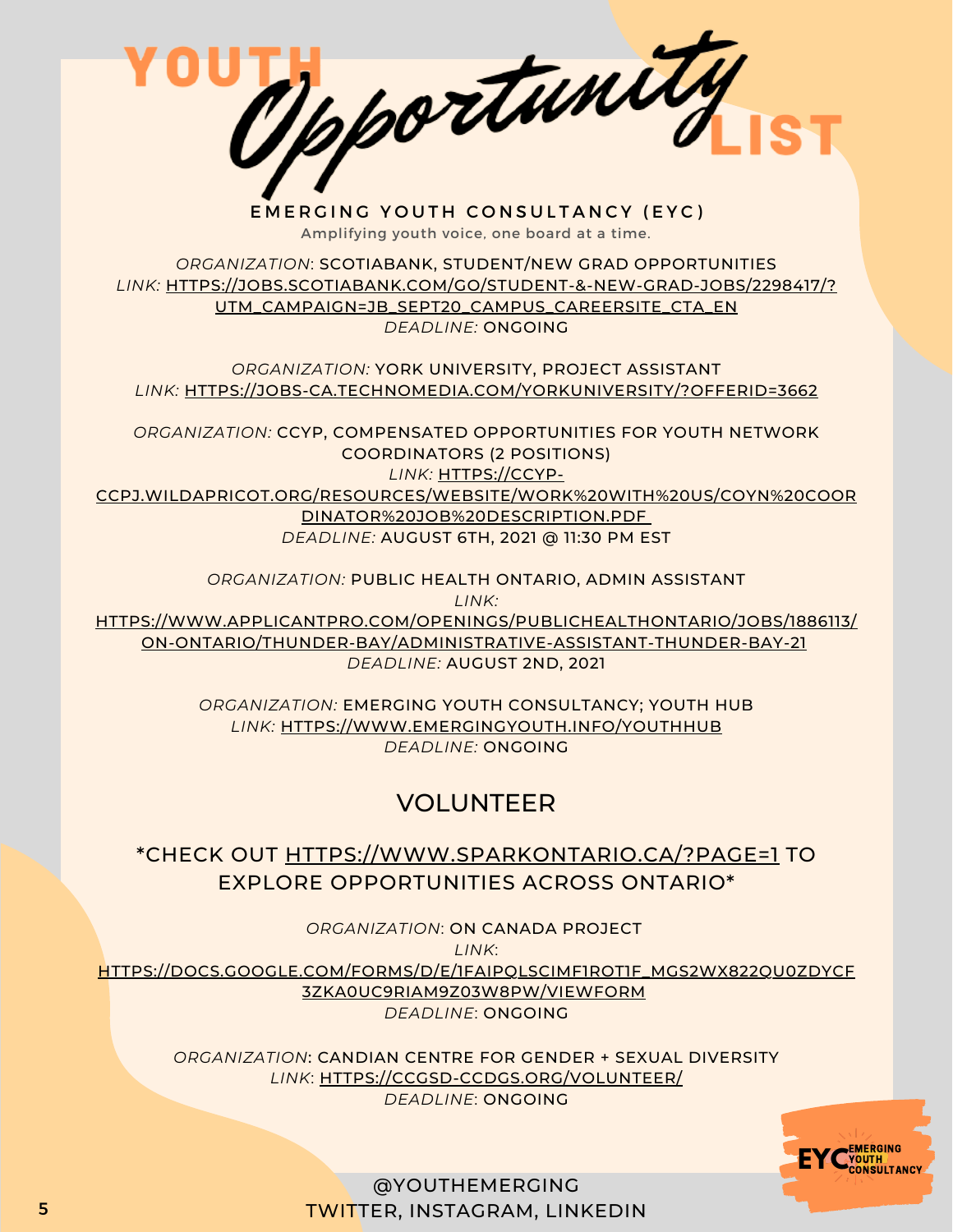

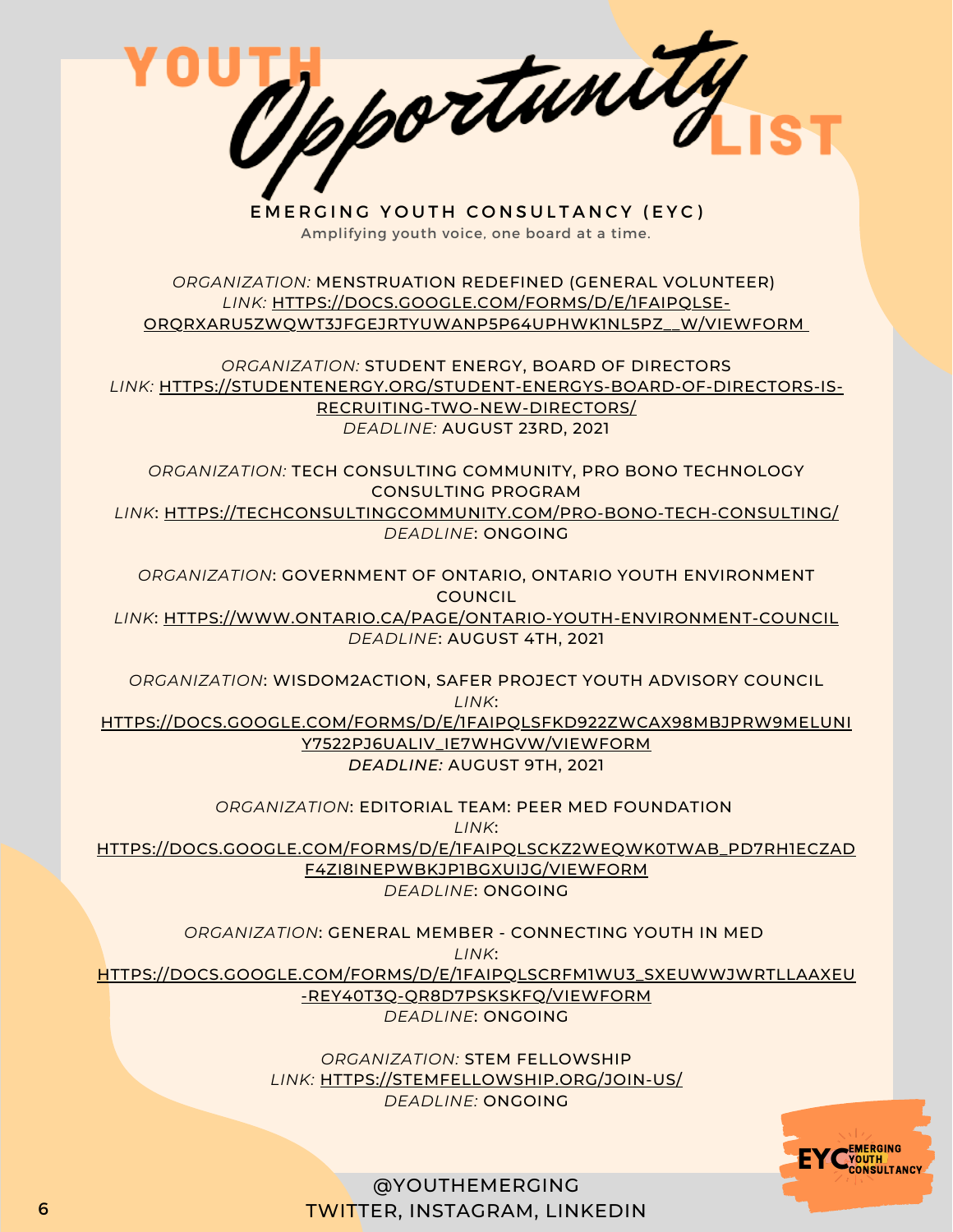

Amplifying youth voice, one board at a time.

#### RESEARCH/COMPETITIONS

*ORGANIZATION*: BROWN CITIZEN CIRCLE, BRIDGING THE GAP: YOUTH SOCIAL POLICY CASE COMPETITION

*LINK*: [HTTPS://WWW.BROWNCITIZENCIRCLE.CA/EVENTS/YOUTH-SOCIAL-POLICY-CASE-](https://www.browncitizencircle.ca/events/youth-social-policy-case-competition)

**COMPETITION** *DEADLINE*: ONGOING

*ORGANIZATION*: CANADIAN TIRE, BE THE BOSS: BUSINESS SIMULATION COMPETITION *LINK*: [HTTPS://WEB.CVENT.COM/EVENT/0C596248-56D3-422D-A7BE-](https://web.cvent.com/event/0c596248-56d3-422d-a7be-4a6be1b3b1ed/summary)

4A6BE1B3B1ED/SUMMARY *DEADLINE*: AUGUST 16TH, 2021

*ORGANIZATION*: CANCHILD CENTRE FOR CHILDHOOD DISABILITY RESEARCH, YOUTH ENGAGEMENT IN RESEARCH *LINK*: [HTTPS://WWW.CANCHILD.CA/EN/RESEARCH-IN-PRACTICE/CURRENT-](https://www.canchild.ca/en/research-in-practice/current-studies/youth-engagement-in-research)STUDIES/YOUTH-ENGAGEMENT-IN-RESEARCH *DEADLINE*: ONGOING

*ORGANIZATION:* TRANSITION RESEARCH ADVISORY COUNCIL

*LINK:* [HTTPS://DOCS.GOOGLE.COM/FORMS/D/E/1FAIPQLSERRW1RXDHGK6NLHWRJQEEEPB31](https://docs.google.com/forms/d/e/1FAIpQLSeRrW1RxDhGK6NlhwrjqeEEpB31BAICym0-TydVIWdxZMH94A/viewform) BAICYM0-TYDVIWDXZMH94A/VIEWFORM *DEADLINE:* ONGOING

*ORGANIZATION:* COUNCIL OF AGENCIES SERVING SOUTH ASIANS (CASSA), CASSA ONLINE HATE COMMUNITY CONSULTATION *LINK:*

[HTTPS://DOCS.GOOGLE.COM/FORMS/D/E/1FAIPQLSFHH2OM44V4SWVZVXB\\_OYGQT5J\\_7](https://docs.google.com/forms/d/e/1FAIpQLSfHH2oM44V4sWVZVXb_OYGQT5j_7GKxlLUnM4dGKiKSLVCCNQ/viewform) GKXLLUNM4DGKIKSLVCCNQ/VIEWFORM *DEADLINE:* ONGOING

*ORGANIZATION:* UNIVERSITY OF TORONTO AND WOMEN'S HEALTH IN WOMEN'S HANDS COMMUNITY HEALTH CENTRE, #SAFEHANDSSAFEHEARTS *LINK:* [HTTPS://WWW.SAFEHANDSSAFEHEARTS.COM/CA/](https://www.safehandssafehearts.com/ca/)

*ORGANIZATION:* CLIMATE GRIEF RESEARCH PROJECT

*LINK:*

[HTTPS://WWW.LINKEDIN.COM/FEED/UPDATE/URN:LI:ACTIVITY:6820175649613987840/](https://www.linkedin.com/feed/update/urn:li:activity:6820175649613987840/)

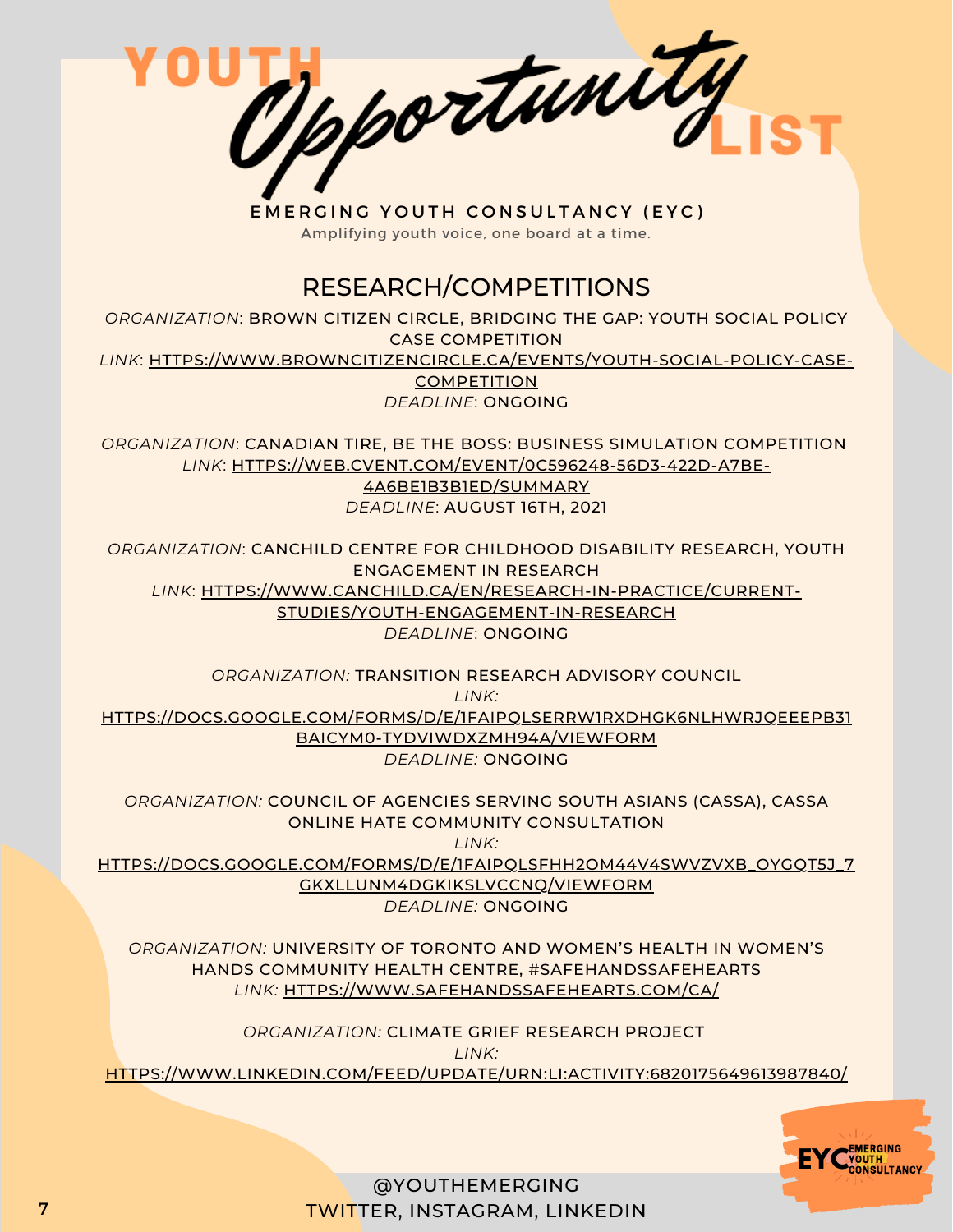Mportunity

EMERGING YOUTH CONSULTANCY (EYC) Amplifying youth voice, one board at a time.

#### PROFESSIONAL DEVELOPMENT & SKILL BUILDING

*ORGANIZATION*: ACADIUM, MARKETING *LINK*: [HTTPS://ACADIUM.COM/](https://acadium.com/) *DEADLINE*: ONGOING

*ORGANIZATION*: U FOR CHANGE (INTRODUCTION TO USER EXPERIENCE PROGRAM) *LINK*: [HTTPS://DOCS.GOOGLE.COM/FORMS/D/E/1FAIPQLSCTSD9ZACZBPSWQJ0URZEHVXLPF--](https://docs.google.com/forms/d/e/1FAIpQLSctSd9ZAcZBpswQj0URzEHVXlpF--qyT2AR6_1tKyoFS1iIYQ/viewform) QYT2AR6\_1TKYOFS1IIYQ/VIEWFORM *DEADLINE*: ONGOING

*ORGANIZATION*: INTERNATIONAL DEVELOPMENT RELIEF FOUNDATION (IDRF); WOMEN IN TECH/CODING PROGRAM *LINK*: [HTTPS://IDRF.TYPEFORM.COM/TO/QS2SIFR9](https://idrf.typeform.com/to/qs2SIFR9) *DEADLINE*: ONGOING

> ORGANIZATION: GOOGLE LINK: [HTTPS://SKILLSHOP.WITHGOOGLE.COM/](https://skillshop.withgoogle.com/) DEADLINE: NONE

*ORGANIZATION*: MCGILL X RBC FUTURE LAUNCH X THE GLOBE AND MAIL; PERSONAL FINANCE ESSENTIALS *LINK*: [HTTPS://LEARN.MCGILLPERSONALFINANCE.COM/ACCOUNT/LOGIN/?](https://learn.mcgillpersonalfinance.com/account/login/) *DEADLINE*: ONGOING (COHORT BASED)

> *ORGANIZATION*: TKS SOCIETY (FINANCIAL AID AVAILABLE) *LINK*: [HTTPS://TKS.WORLD/PROGRAM/](https://tks.world/program/) *DEADLINE*: ONGOING

*ORGANIZATION*: CO.LAB I YOU BELONG IN TECH *LINK*: [HTTPS://WWW.JOINCOLAB.IO/#PROGRAM-TRACKS](https://www.joincolab.io/#Program-Tracks) *DEADLINE*: ONGOING (COHORT BASIS)

*ORGANIZATION:* GET JOB READY PROGRAM *LINK: [HTTPS://IDRF.CA/PROJECT/GETJOBREADY/](https://idrf.ca/project/getjobready/) DEADLINE:* ONGOING

*ORGANIZATION:* CIVIC ACTION *LINK:* [HTTPS://WWW.TFAFORMS.COM/4912181](https://www.tfaforms.com/4912181) *DEADLINE:* JULY 23RD, 2021

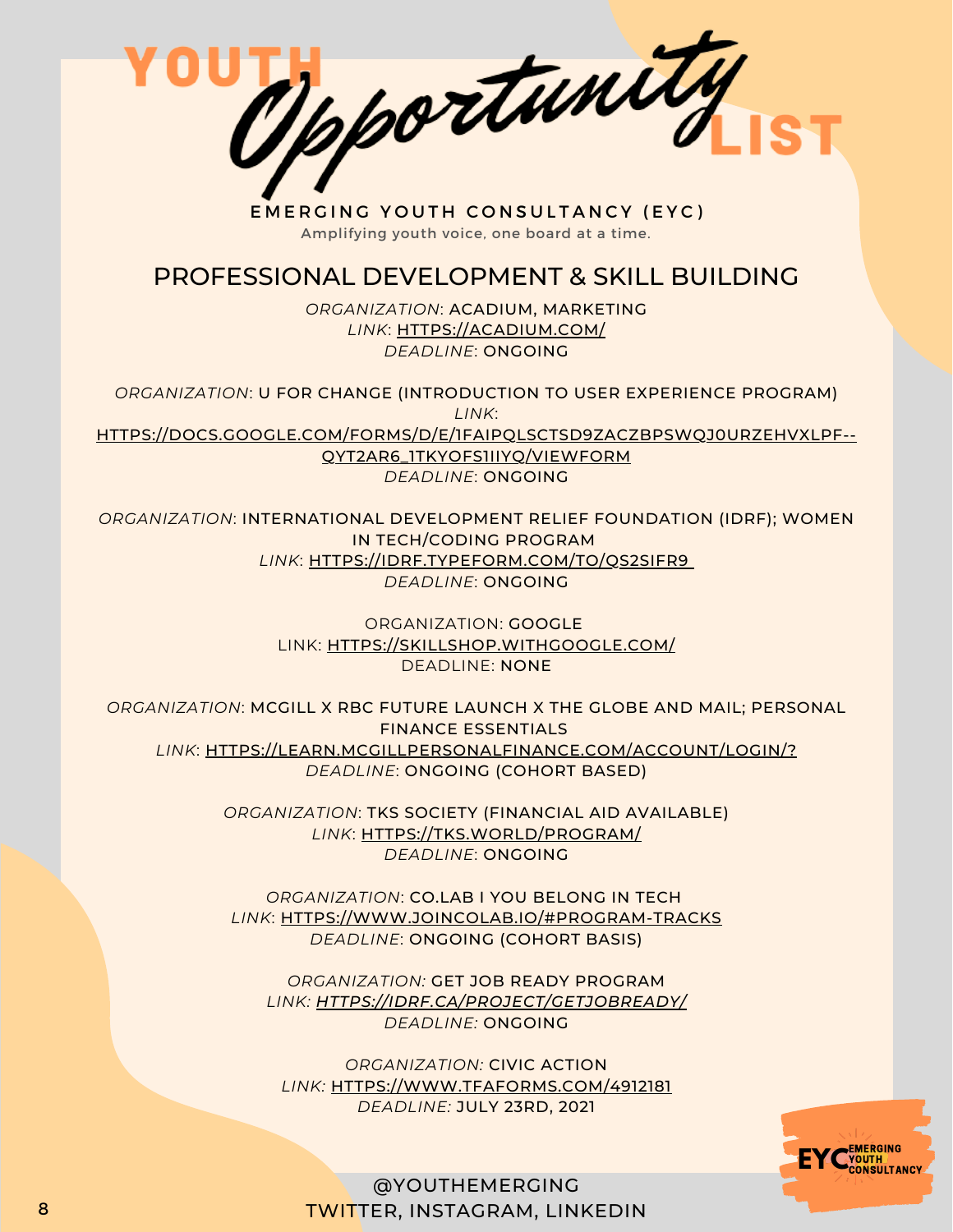Tpportunity

EMERGING YOUTH CONSULTANCY (EYC) Amplifying youth voice, one board at a time.

*ORGANIZATION*: ADAPT (ADVANCED DIGITAL AND PROFESSIONAL TRAINING) *LINK*: [HTTPS://WWW.RYERSON.CA/ADAPT/](https://www.ryerson.ca/adapt/) *DEADLINE*: ONGOING (COHORT BASIS)

*ORGANIZATION*: TORONTO CENTRE OF LEARNING AND DEVELOPMENT, IMMIGRANT WOMEN INTEGRATION PROGRAM *LINK*: [HTTPS://SURVEY.ZOHOPUBLIC.COM/ZS/I5CCBQ](https://survey.zohopublic.com/zs/I5CCbQ) *DEADLINE*: ONGOING

> *ORGANIZATION*: R FOR DATA SCIENCE *LINK*: [HTTPS://R4DS.HAD.CO.NZ/](https://r4ds.had.co.nz/)

ORGANIZATION: NATIVE WOMEN'S ASSOCIATION OF CANADA LINK: [HTTPS://WWW.NWAC.CA/ISET/](https://www.nwac.ca/iset/)

*ORGANIZATION*: CANCER CARE ONTARIO (INDIGENOUS CULTURAL SAFETY COURSE) *LINK*: [HTTPS://ELEARNING.CANCERCARE.ON.CA/COURSE/VIEW.PHP?ID=101](https://elearning.cancercare.on.ca/course/view.php?id=101)

*ORGANIZATION*: COGNIZANT, RETURNSHIP PROGRAM *LINK*: [HTTPS://CAREERS.COGNIZANT.COM/GLOBAL/EN/COGNIZANT-RETURNSHIP-](https://careers.cognizant.com/global/en/cognizant-returnship-program)PROGRAM *DEADLINE*: ONGOING

*ORGANIZATION*: INVEST OTTAWA, XTREME TALENT ACCELERATOR *LINK*: HTTPS://WWW.INVESTOTTAWA.CA/XTREME-TALENT-ACCELERATOR/? [UTM\\_SOURCE=LINKEDIN&UTM\\_MEDIUM=PAID%20ADS&UTM\\_CAMPAIGN=XTAP%20PAID](https://www.investottawa.ca/xtreme-talent-accelerator/?utm_source=LinkedIn&utm_medium=Paid%20Ads&utm_campaign=XTAP%20Paid%20Ads&li_fat_id=f24b5ec5-db43-4428-88f9-92b5a2d0c0dc) %20ADS&LI\_FAT\_ID=F24B5EC5-DB43-4428-88F9-92B5A2D0C0DC

*DEADLINE*: ONGOING (COHORT BASIS)

*ORGANIZATION:* YOUTH CHALLENGE INTERNATIONAL *LINK:* [HTTPS://WWW.YCI.ORG/INNOVATEMYFUTURE/YOUTH-CLIMATE-LEADERSHIP/](https://www.yci.org/innovatemyfuture/youth-climate-leadership/) *DEADLINE:* ONGOING

> *ORGANIZATION:* NPOWER CANADA *LINK:* [HTTPS://NPOWERCANADA.CA/](https://npowercanada.ca/)

*ORGANIZATION:* FOCUS FORWARD FOR INDIGENOUS YOUTH (EMPLOYMENT 101) *LINK:* [HTTPS://DOCS.GOOGLE.COM/FORMS/D/E/1FAIPQLSFRCREO2HIABN1L271SDL0WPRKAPB](https://docs.google.com/forms/d/e/1FAIpQLSfRCREo2hIabn1L271SDl0wPRkApB5N12_6bON-DnyYu8lGEg/viewform) 5N12\_6BON-DNYYU8LGEG/VIEWFORM

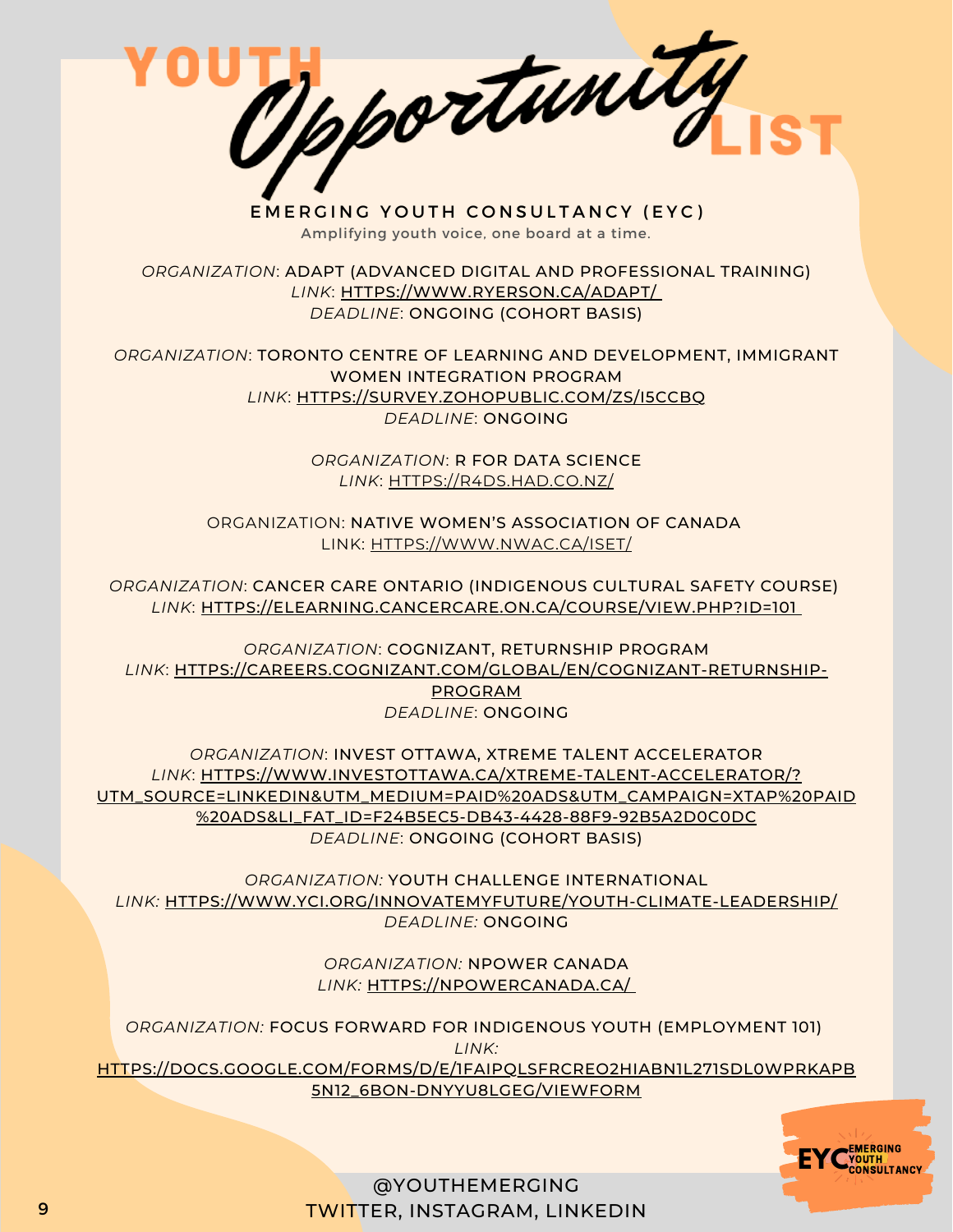Opportunity

EMERGING YOUTH CONSULTANCY (EYC) Amplifying youth voice, one board at a time.

*ORGANIZATION*: NATIONAL COLLABORATING CENTRE FOR HEALTH PUBLIC POLICY *LINK*: [HTTPS://WWW.NCCHPP.CA/274/ONLINE-COURSE.CCNPPS](https://www.ncchpp.ca/274/online-course.ccnpps)

*ORGANIZATION*: CPA ONTARIO (HIGHSCHOOL STUDENTS) *LINK*: [HTTPS://WWW.CPAONTARIO.CA/BECOME-A-CPA/WHY-CPA/HIGH-SCHOOL-](https://www.cpaontario.ca/become-a-cpa/why-cpa/high-school-ambassador-program)AMBASSADOR-PROGRAM *DEADLINE*: ONGOING

*ORGANIZATION*: QUALITATIVE CODING RESOURCE *LINK*: [HTTPS://WWW.LINKEDIN.COM/POSTS/DRPHILIPADU\\_QUALITATIVE-DATA-](https://www.linkedin.com/posts/drphilipadu_qualitative-data-coding-workshop-activity-6819644783024230400-d0mU/)CODING-WORKSHOP-ACTIVITY-6819644783024230400-D0MU/

ORGANIZATION: ILLUMINATE ACADEMY (LANDING AN INTERNSHIP WEBINAR) LINK: [HTTPS://ZOOM.US/WEBINAR/REGISTER/WN\\_HHYTVM30RKQHC59EWSNJ\\_G](https://zoom.us/webinar/register/WN_hHYtvM30RKqhc59EWSnj_g)

### SCOLARSHIPS AND GRANTS

*ORGANIZATION*: YOUTH OPPORTUNITY FUND *LINK*: [HTTPS://WWW.OTF.CA/OUR-GRANTS/YOUTH-OPPORTUNITIES-FUND](https://www.otf.ca/our-grants/youth-opportunities-fund)

*ORGANIZATION*: PILLAR NONPROFIT NETWORK, LIBRO SOCIAL ENTERPRISE INCUBATOR *LINK*: [HTTPS://PILLARNONPROFIT.CA/EVENT/LIBRO-SOCIAL-ENTERPRISE-INCUBATOR-](https://pillarnonprofit.ca/event/libro-social-enterprise-incubator-fall-2021/pillar-nonprofit-network)FALL-2021/PILLAR-NONPROFIT-NETWORK *DEADLINE*: AUGUST 30TH, 2021

*ORGANIZATION*: CENTRE FOR SOCIAL INNOVATION, WOSEN'S START PROGRAM *LINK*: HTTPS://SOCIALINNOVATION.ORG/OFFERING/WOSEN/START/? [UTM\\_CAMPAIGN=CSIORIGINAL&UTM\\_CONTENT=1626796206&UTM\\_MEDIUM=SOCIAL&UT](https://socialinnovation.org/offering/wosen/start/?utm_campaign=CSIOriginal&utm_content=1626796206&utm_medium=social&utm_source=linkedin) M\_SOURCE=LINKEDIN *DEADLINE:* AUGUST 29TH, 2021

ORGANIZATION: ILLUMINATE ACADEMY (LANDING AN INTERNSHIP WEBINAR) LINK: [HTTPS://ZOOM.US/WEBINAR/REGISTER/WN\\_HHYTVM30RKQHC59EWSNJ\\_G](https://zoom.us/webinar/register/WN_hHYtvM30RKqhc59EWSnj_g)

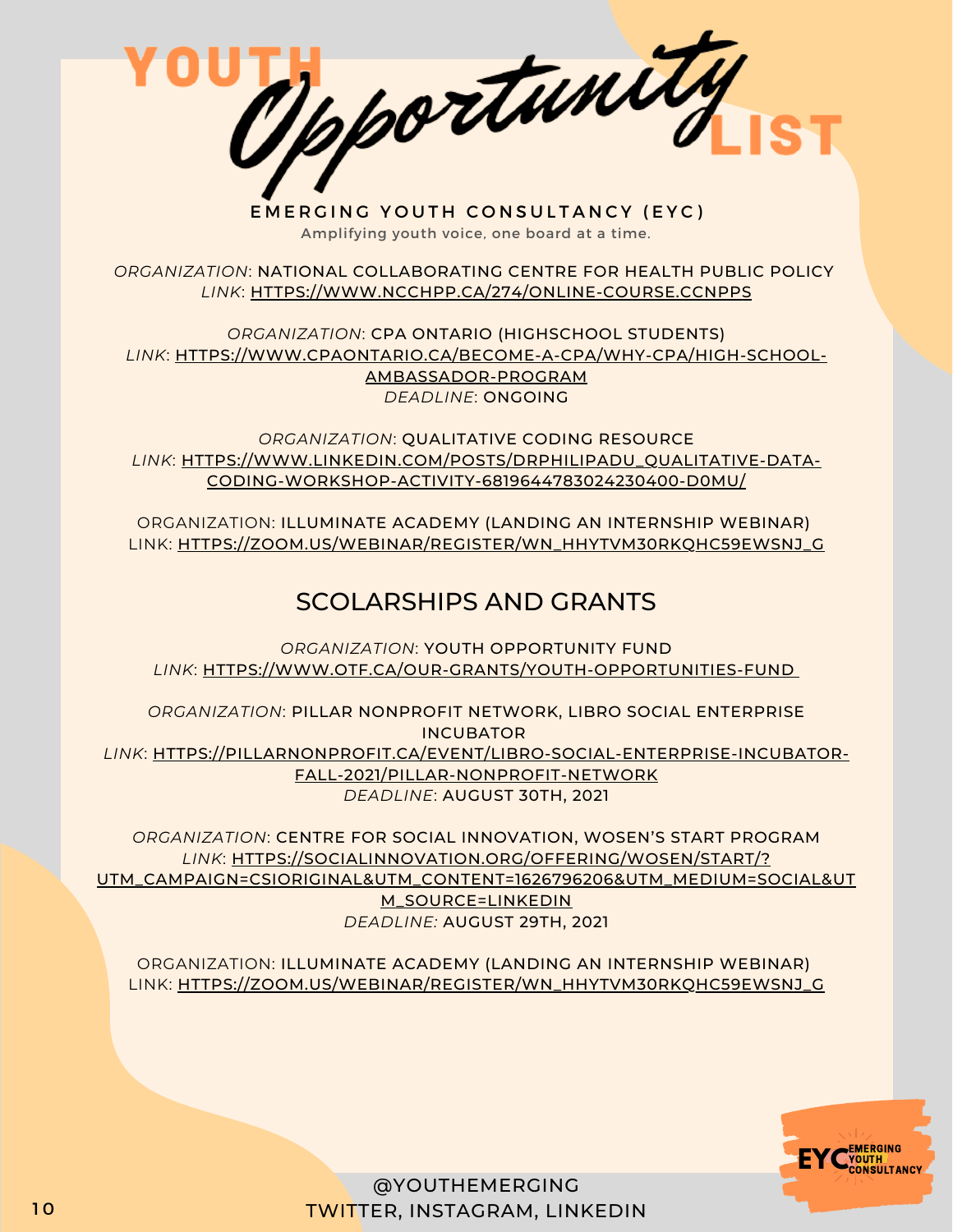Opportunity

EMERGING YOUTH CONSULTANCY (EYC) Amplifying youth voice, one board at a time.

*ORGANIZATION:* NORTH YORK COMMUNITY HOUSE (FREE ONLINE YOUTH SUMMER ARTS PROGRAM) *LINK*: [HTTPS://WWW.NYCH.CA/PROGRAM-BOARD-1/2021/BEYOND-THE-SCREEN-ONLINE](https://www.nych.ca/program-board-1/2021/beyond-the-screen-online) *DEADLINE*: ONGOING

*ORGANIZATION:* RUFAI-SIDDIQUI SCHOLARSHIP *[LINK:](https://bbpa.org/bbpa-scholarships/)* [HTTPS://DOCS.GOOGLE.COM/FORMS/D/E/1FAIPQLSF4F6LNJHFAR\\_ZYLK-](https://docs.google.com/forms/d/e/1FAIpQLSf4F6LNJhFaR_ZyLk-Tvog8cslQ9jNQHeX6BfJR_FC7ZChfjw/viewform)TVOG8CSLQ9JNQHEX6BFJR\_FC7ZCHFJW/VIEWFORM *DEADLINE:* AUGUST 15TH, 2021

*ORGANIZATION:* CORPORATE LEARNING AND PERFORMANCE IMPROVEMENT: HEALTHCARE OFFICE ASSISTANT TRAINING *[LINK:](https://bbpa.org/bbpa-scholarships/)* [HTTPS://WWW.LINKEDIN.COM/POSTS/CLPI\\_OFFICE-ASSISTANT-HEALTHCARE-](https://www.linkedin.com/posts/clpi_office-assistant-healthcare-online-training-activity-6818539129027067904-zeYJ/)ONLINE-TRAINING-ACTIVITY-6818539129027067904-ZEYJ/ *DEADLINE:* ONGOING

> *ORGANIZATION*: MERIT AWARD *[LINK](https://meritaward.ca/resources-for-students/)*[:](https://meritaward.ca/resources-for-students/) [HTTPS://MERITAWARD.CA/RESOURCES-FOR-STUDENTS/](https://meritaward.ca/resources-for-students/) *DEADLINE*: VARIOUS

*ORGANIZATION*: TORONTO DISTRICT SCHOOL BOARD *[LINK](https://schoolweb.tdsb.on.ca/avondalesa/Scholarships)*[:](https://schoolweb.tdsb.on.ca/avondalesa/Scholarships) [HTTPS://SCHOOLWEB.TDSB.ON.CA/AVONDALESA/SCHOLARSHIPS](https://schoolweb.tdsb.on.ca/avondalesa/Scholarships) *DEADLINE*: VARIOUS

> *ORGANIZATION*: BREW (MENTORSHIP OPPORTUNITIES) *[LINK](https://meritaward.ca/resources-for-students/)*[:](https://meritaward.ca/resources-for-students/) [HTTPS://WWW.INSTAGRAM.COM/BREW\\_CA/](https://meritaward.ca/resources-for-students/) *DEADLINE*: VARIOUS

*ORGANIZATION*: INDIGNENOUS ARTISTS FOR LOOKBOOK/MAGAZINE *[LINK](https://schoolweb.tdsb.on.ca/avondalesa/Scholarships)*[:](https://schoolweb.tdsb.on.ca/avondalesa/Scholarships) [HTTPS://WWW.INSTAGRAM.COM/P/CRE\\_CZKHBTH/?UTM\\_MEDIUM=COPY\\_LINK](https://schoolweb.tdsb.on.ca/avondalesa/Scholarships) *DEADLINE*: VARIOUS

*ORGANIZATION*: STUDENT AWARDS *LINK*: [HTTPS://STUDENTAWARDS.COM/SCHOLARSHIPS/ERA-ELECTRONIC-RECYCLING-](https://studentawards.com/scholarships/era-electronic-recycling-association-scholarship/)ASSOCIATION-SCHOLARSHIP/ *DEADLINE*: ONGOING

*ORGANIZATION*: UNIVERSITY OF OTTAWA HEALTH LAW (FINANCIAL AID AVAILABLE) *LINK*: [HTTPS://WWW.OTTAWAHEALTHLAW.CA/INSTITUTE](https://www.ottawahealthlaw.ca/institute) *DEADLINE*: ONGOING